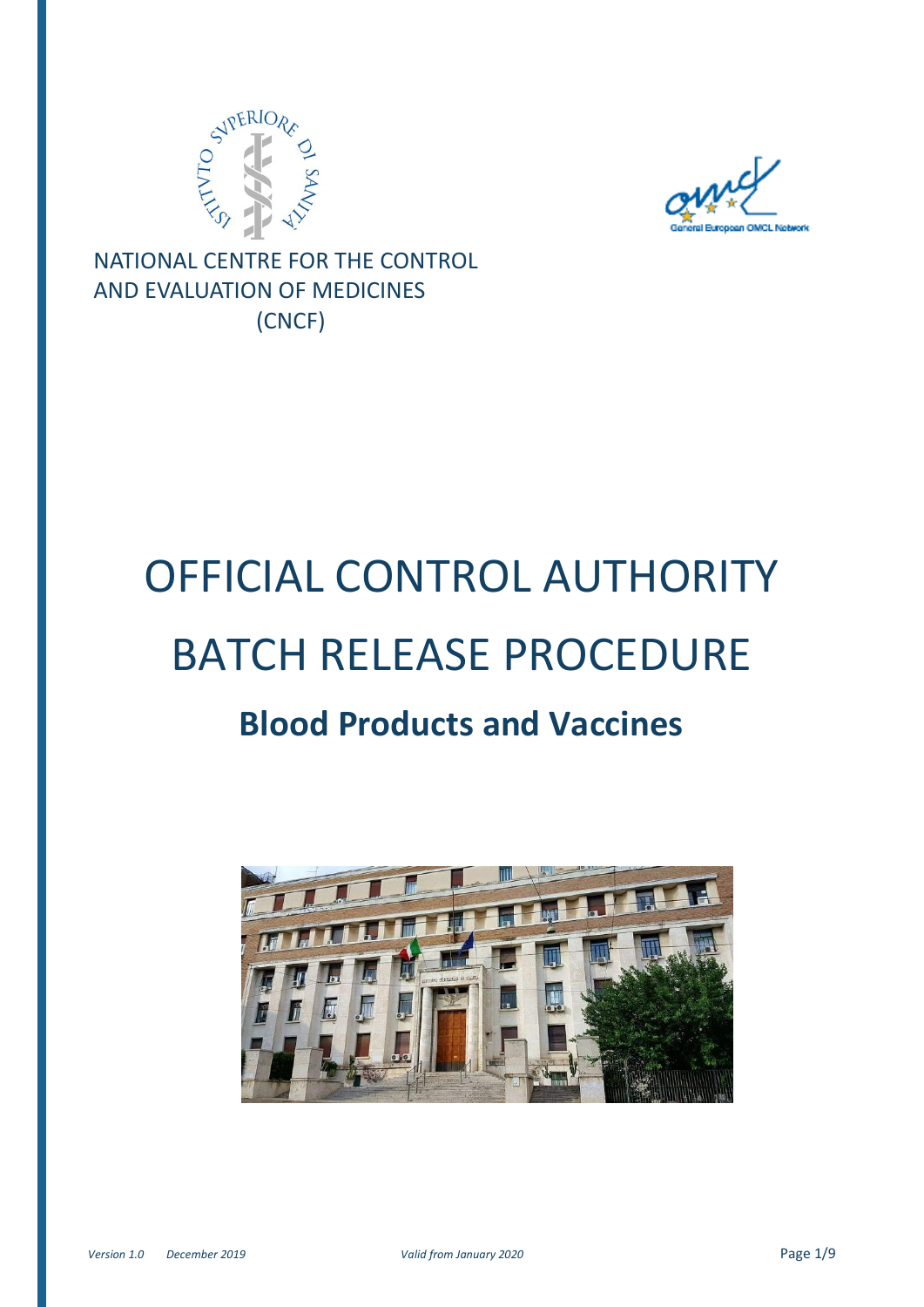#### INTRODUCTION

In Italy, the National Centre for the Control and Evaluation of Medicines (CNCF) of the Istituto Superiore di Sanità (ISS) is the Italian Official Medicines Control Laboratory (OMCL-IT\_ISS-H) within the European Official Medicine Control Laboratories (OMCLs) Network (Decree of the Ministry of Health of 2 March 2016).

The Biologicals and Biotechnologicals Unit of the CNCF carries out the control of Blood Products and Vaccines by means of its four sections as indicated below:

- Blood Products 1:
	- $\checkmark$  Human Immunoglobulin preparations (This section carries out also the plasma pool testing, see Point 6 below)
- Blood Products 2:
	- $\checkmark$  Human Albumin
	- $\checkmark$  Clotting factor concentrates (FVIII, FIX, PCC)
	- $\checkmark$  Antithrombin III concentrates
	- ✓ Fibrin Sealant Kit
	- $\checkmark$  Human plasma (pooled and treated for virus inactivation)



- ✓ Diphtheria
- ✓ Tetanus
- ✓ Glycoconjugates (Men ACWY and Hib)
- ✓ Menigoccocal serogroup B
- Viral Vaccines:
	- ✓ Influenza
	- ✓ Measle, Mumps and Rubella
	- ✓ Varicella
	- ✓ HPV
	- $\checkmark$  Hepatitis A and B
	- ✓ Rotavirus
	- ✓ OPV (only MAPREC test)







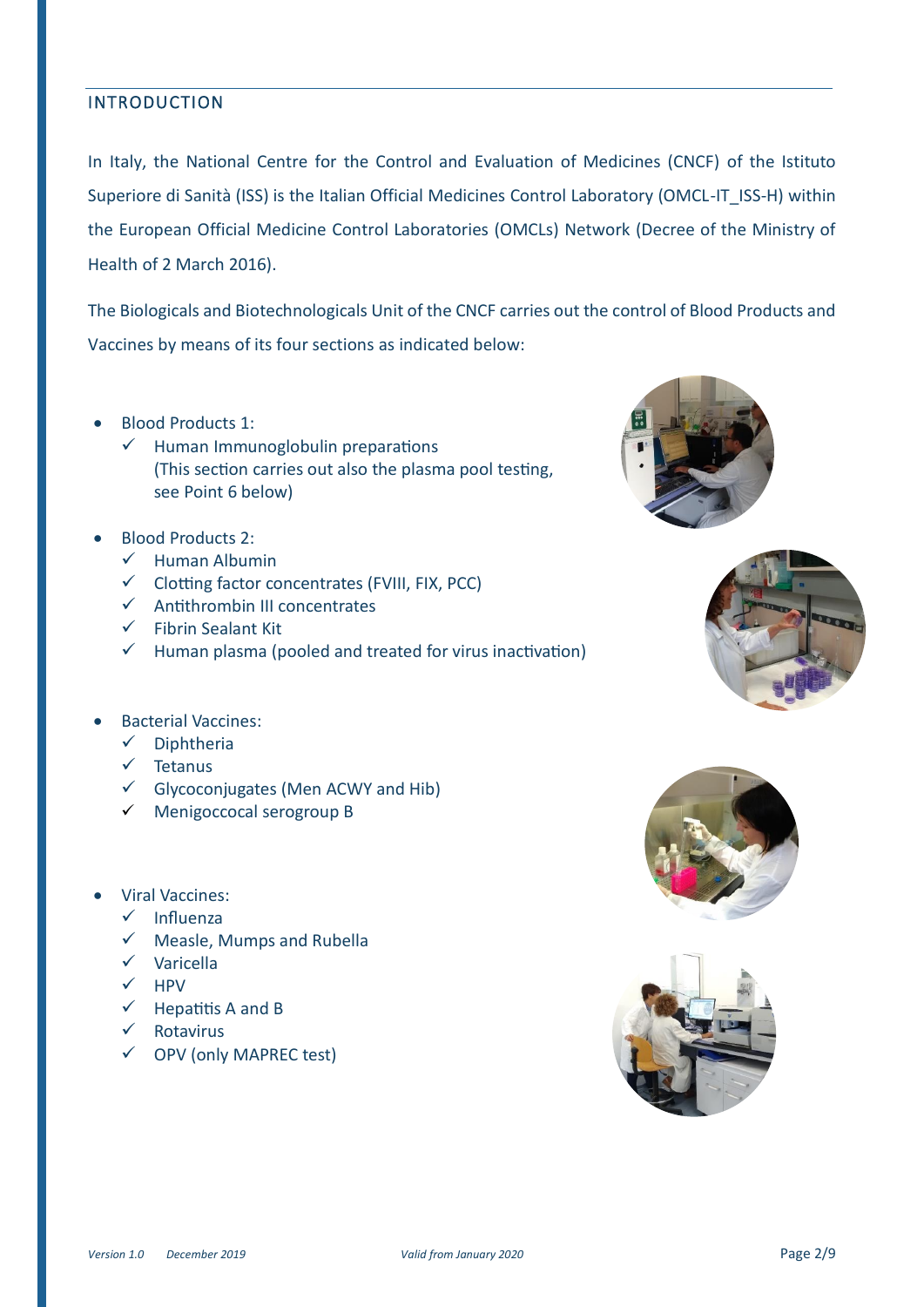#### 1. HOW TO SUBMIT A REQUEST FOR AN EU-OCABR CERTIFICATE

(Article 114 of Council Directive 2001/83/EC)

For Blood Products/ Vaccines batches to be tested by the CNCF, a formal *Request Form For Batch Release* should be submitted in accordance with the Administrative Procedure for Official Control Authority Batch Release (OCABR, [https://www.edqm.eu/en/batch-release-human-biologicals](https://www.edqm.eu/en/batch-release-human-biologicals-vaccines-blood-and-plasma-derivatives)[vaccines-blood-and-plasma-derivatives\)](https://www.edqm.eu/en/batch-release-human-biologicals-vaccines-blood-and-plasma-derivatives).

To trigger the process, the respective *Request Form For Batch Release* (see Attachments 1 and 2), duly signed by the Marketing Authorisation Holder (MAH), should be sent to the ISS along with the samples (see Point 3 below for details about shipment).

The *Request Form For Batch Release* should also be sent in advance by email to the CNCF Technical Secretariat along with all documents (in PDF format) related to the batch, e.g. the Summary Protocol or any additional document.

The emails of the CNCF secretariat are:

- $\checkmark$  [ocabr-blood.cncf@iss.it](mailto:ocabr-blood.cncf@iss.it) for Blood Products
- ✓ [ocabr-vaccine.cncf@iss.it](mailto:ocabr-vaccine.cncf@iss.it) for Vaccines

The following contacts should be copied in the email:

- Dr. Carlo Pini (Head of the National Centre for the Control and Evaluation of Medicines) carlo.pini@iss.it
- Dr. Giulio Pisani (Head of the Biologicals and Biotechnologicals Unit) giulio.pisani@iss.it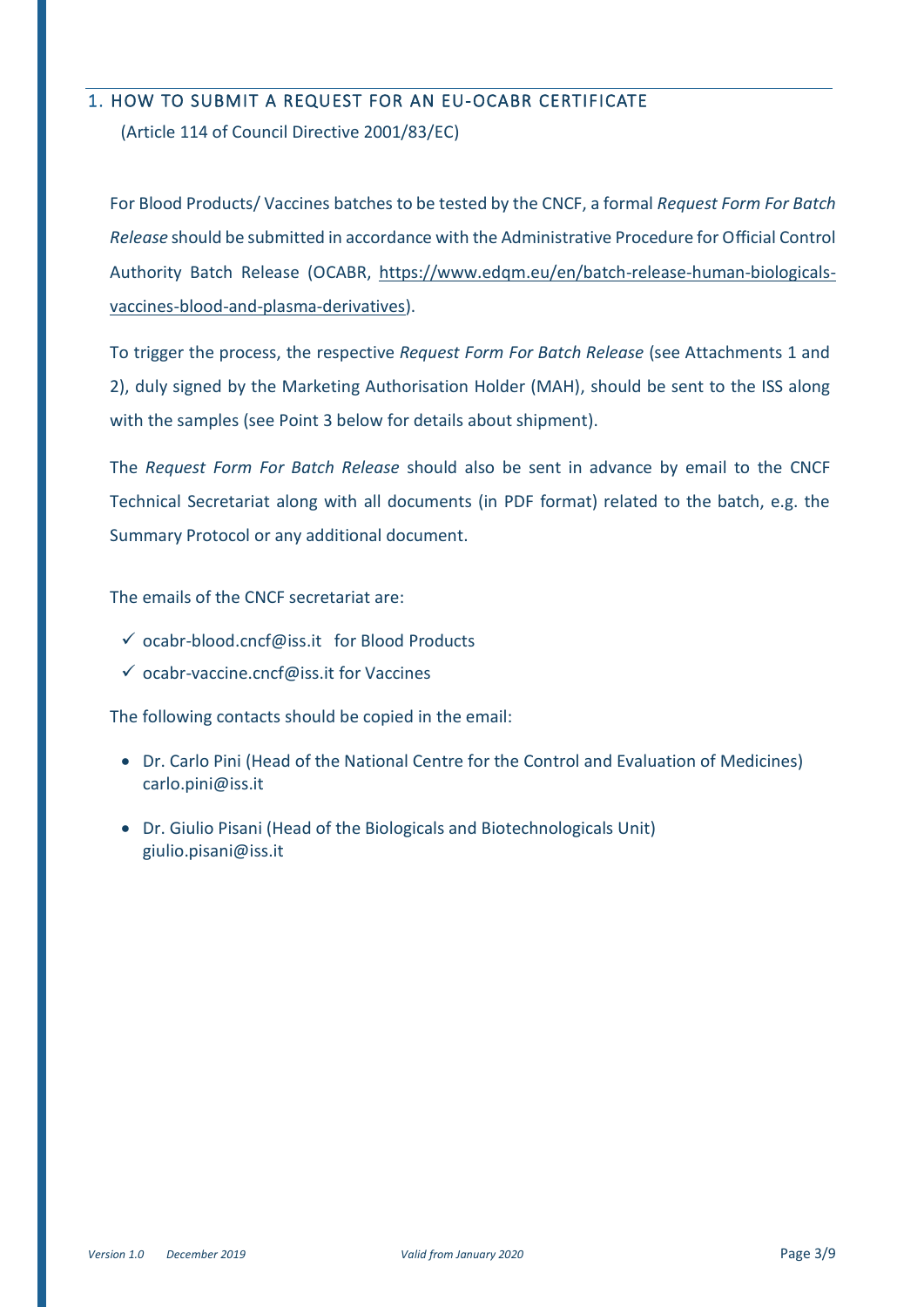#### 2. PARALLEL TESTING PROCEDURE

If requested by the MAH, Blood Products/Vaccines batches can be tested by the *Parallel Testing Procedure*, i.e. before the Quality Control of the manufacturer has completed the analytical testing. In this case, the approach to be followed differs from the one described above (see Paragraph 1) in that the *Request Form* sent to the ISS indicates *Parallel Testing Procedure* and the documents related to the batches are sent at the completion of the tests by the Quality Control of the manufacturer.

The CNCF issues an *EU-OCABR Certificate* after testing the samples and reviewing the Summary Protocol.

If during the *Parallel Testing Procedure*, the batch is withdrawn by the MAH because of noncompliance with the specifications during the analytical testing or other aspects, including GMP issues, the CNCF stops the procedure and, in compliance with the EC Administrative Procedure for Official Control Authority Batch Release, informs the members of the EU/EEA OCABR network of the withdrawal.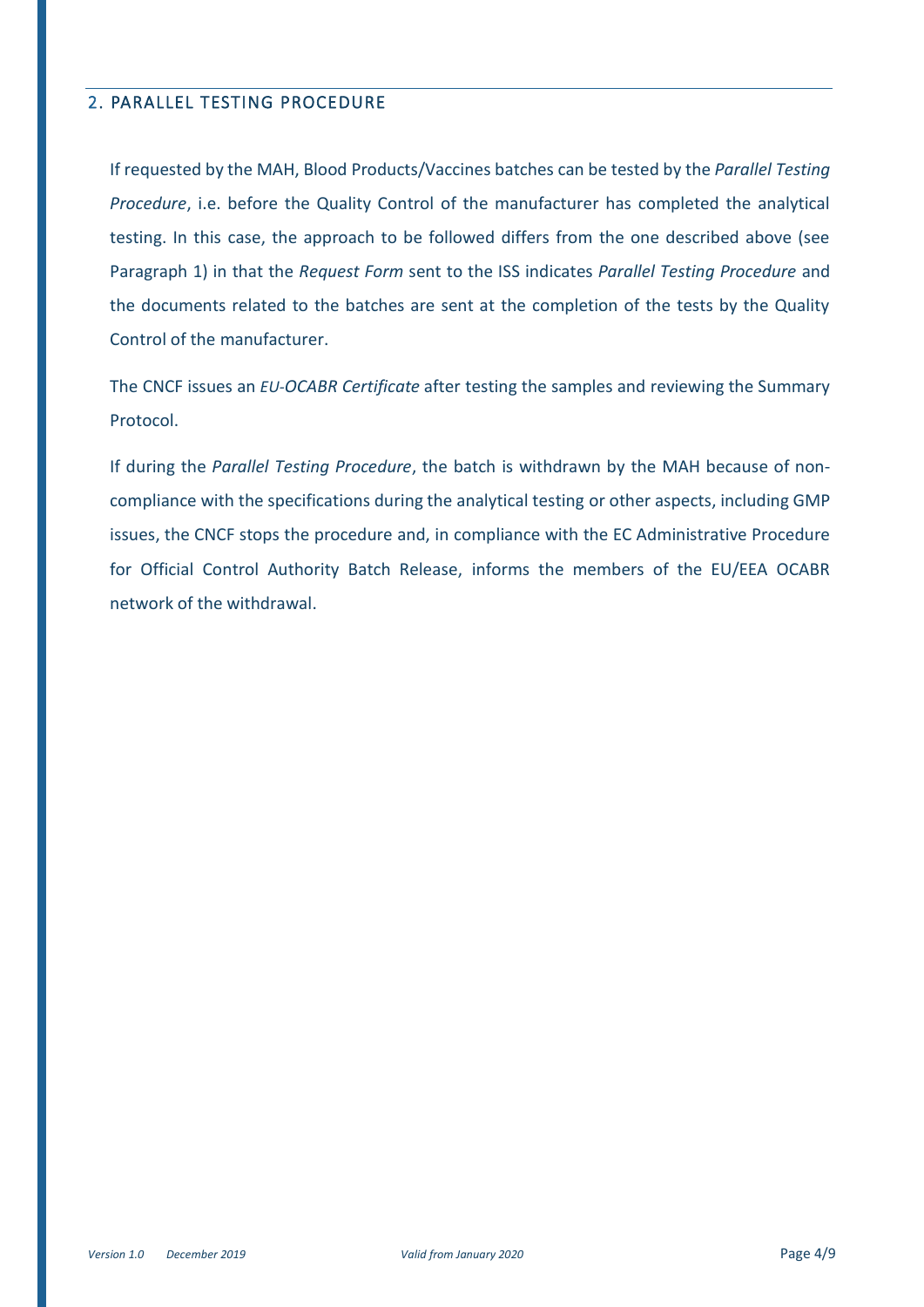#### 3. HOW TO SUBMIT SAMPLES

The samples to be submitted should be collected in a manner that they are truly representative of the relevant batch.

Each dosage container should be labelled with the final labelling, unless there are valid reasons for not doing so. In case of the *Parallel Testing Procedure* (see Paragraph 2), the containers should be labelled with the name of the product, batch number, dosage and name of the MAH.

Samples from starting materials or in process steps (i.e. plasma pools or bulks) should be labelled to clearly indicate the step of the manufacturing process, the date on which the samples were taken, the name of the final product, the batch number (or other appropriate identification) and the name of the MAH.

Samples should be shipped to: *Istituto Superiore di Sanità Ufficio Campioni Via Castro Laurenziano 25, 00161 Rome (ITALY)* 

The courier should be informed that the office is open from 8:00 to 16:00, Mondays through Fridays. In case it is not possible to guarantee delivery during the opening hours, the CNCF should be contacted to arrange the delivery (see contacts below at the end of the document).

Please note that the ISS is closed on the following National or local holidays:

| $1st$ and $6th$ of January<br><b>Easter Monday</b><br>25 <sup>th</sup> of April |  |
|---------------------------------------------------------------------------------|--|
|                                                                                 |  |
|                                                                                 |  |
|                                                                                 |  |
| $1st$ of May                                                                    |  |
| 2 <sup>nd</sup> of June                                                         |  |
| 29 <sup>th</sup> of June                                                        |  |
| 15 <sup>th</sup> of August                                                      |  |
| 1 <sup>st</sup> of November                                                     |  |
| 8 <sup>th</sup> of December                                                     |  |
| 25 <sup>th</sup> and 26 <sup>th</sup> of December                               |  |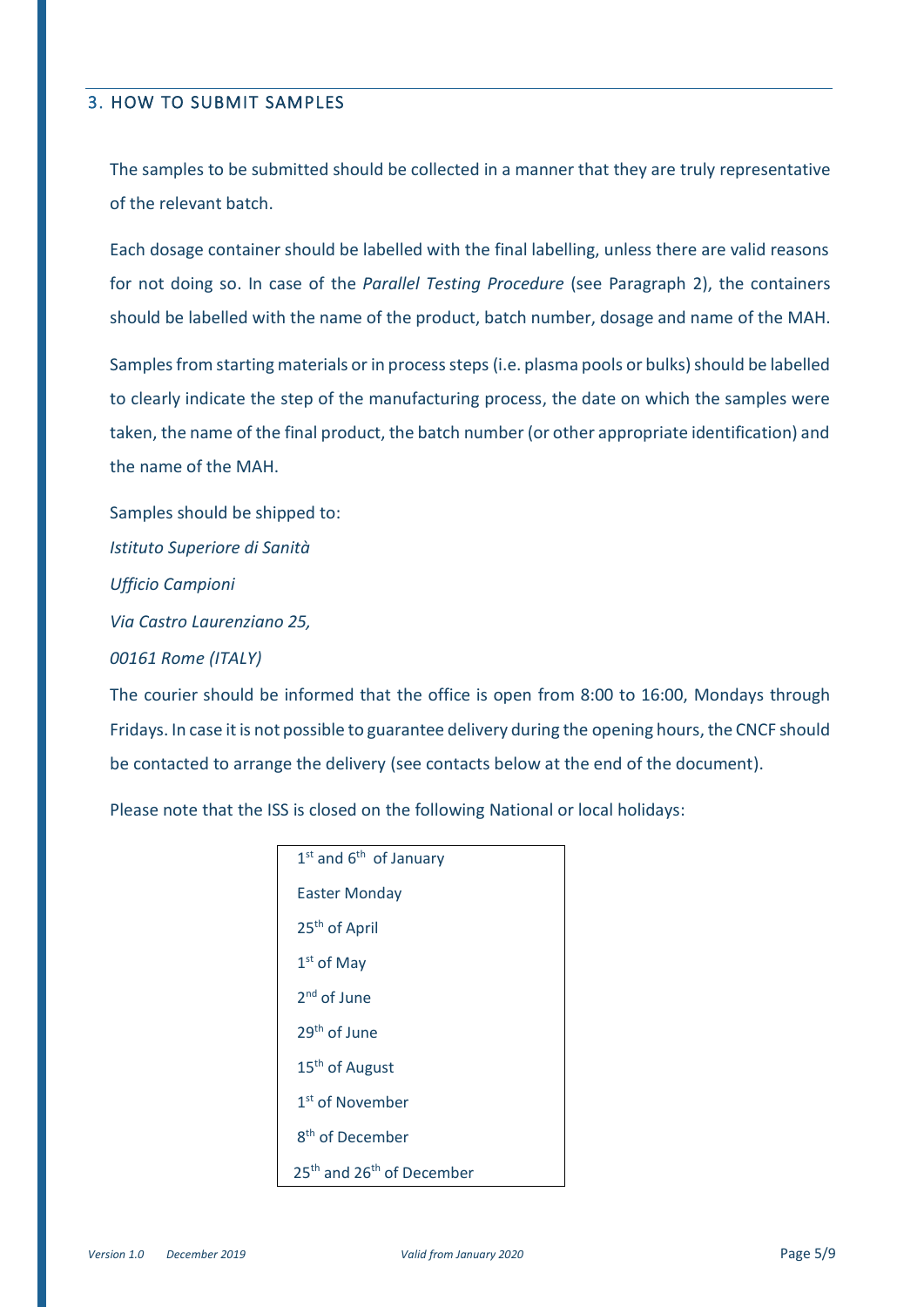#### 4. SAMPLE PACKAGING AND TRANSPORT DOCUMENTS

It falls under the responsibility of the MAH to ensure that all samples sent to the CNCF are accompanied by a suitable documentation for transport and custom clearance (if required). It is important to assure that samples reach the CNCF in proper conditions. The following points should be taken into consideration:

- Samples that require storage at +2°C/+8°C must be delivered in appropriate temperaturecontrolled containers that ensure maintenance of cold chain. The external box used for shipping at +2°C/+8°C must be clearly labelled as such.
- Samples that require storage at temperatures below -20°C (plasma pools samples, virusinactivated plasma) must be shipped with dry ice or any other appropriate freezing system that ensures appropriate maintenance of the sample's temperature. The external box used for shipping frozen material must be clearly labelled as such.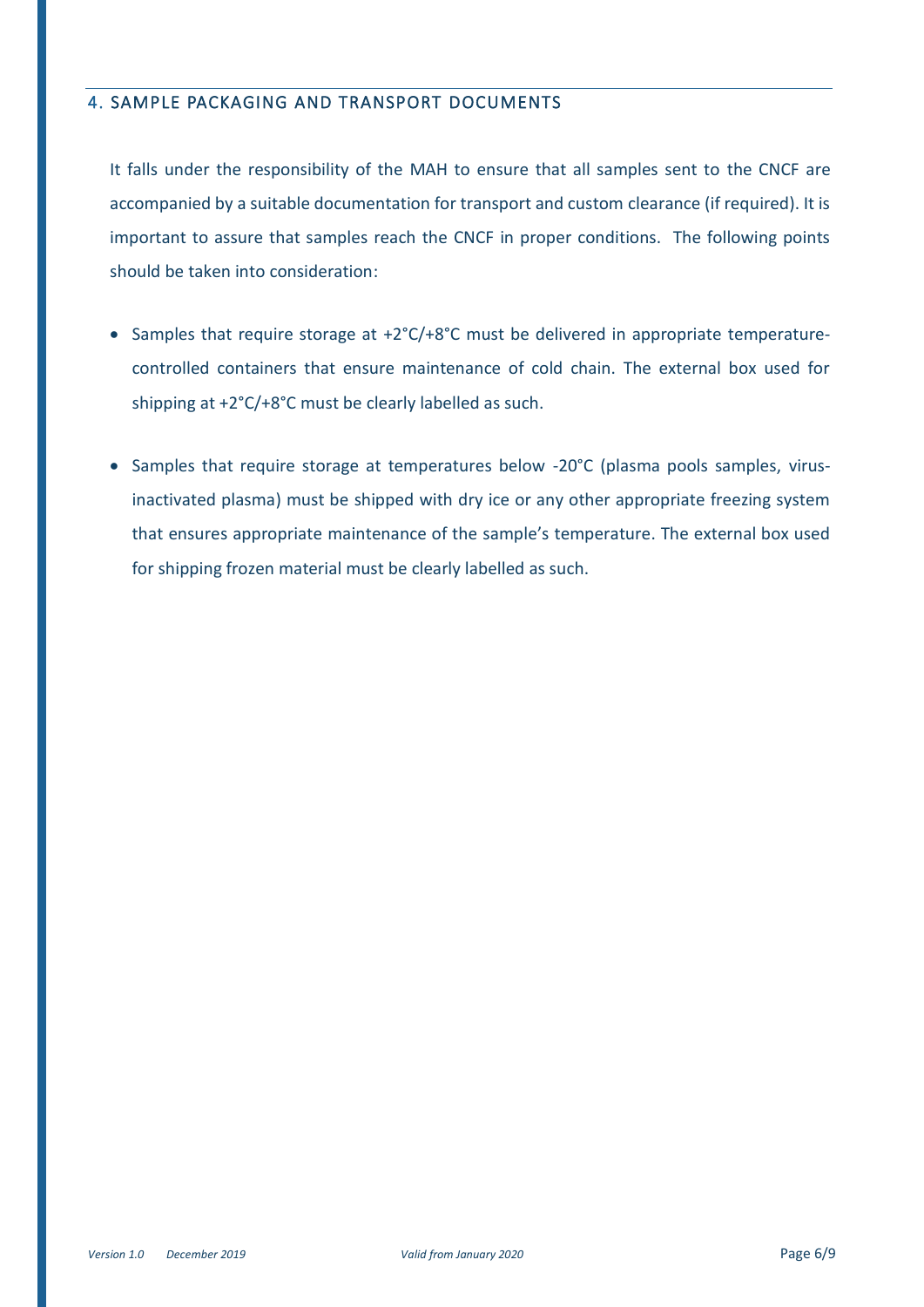#### 5. OTHER CERTIFICATIONS

In addition to the *EU-OCABR* C*ertificate*, the CNCF can issue Certificates for non-EU countries (e.g. *WHO certificate*) or other Testing Certificates/Reports as per the MAH request.

Testing Certificates/Reports are issued only after an Agreement between the interested parties has been formalized. The Agreement specifies the type of tests to be carried out for each batch, the type and number of samples to be submitted, the documentation related to the product to be submitted as well as the type of Certificate requested by the MAH.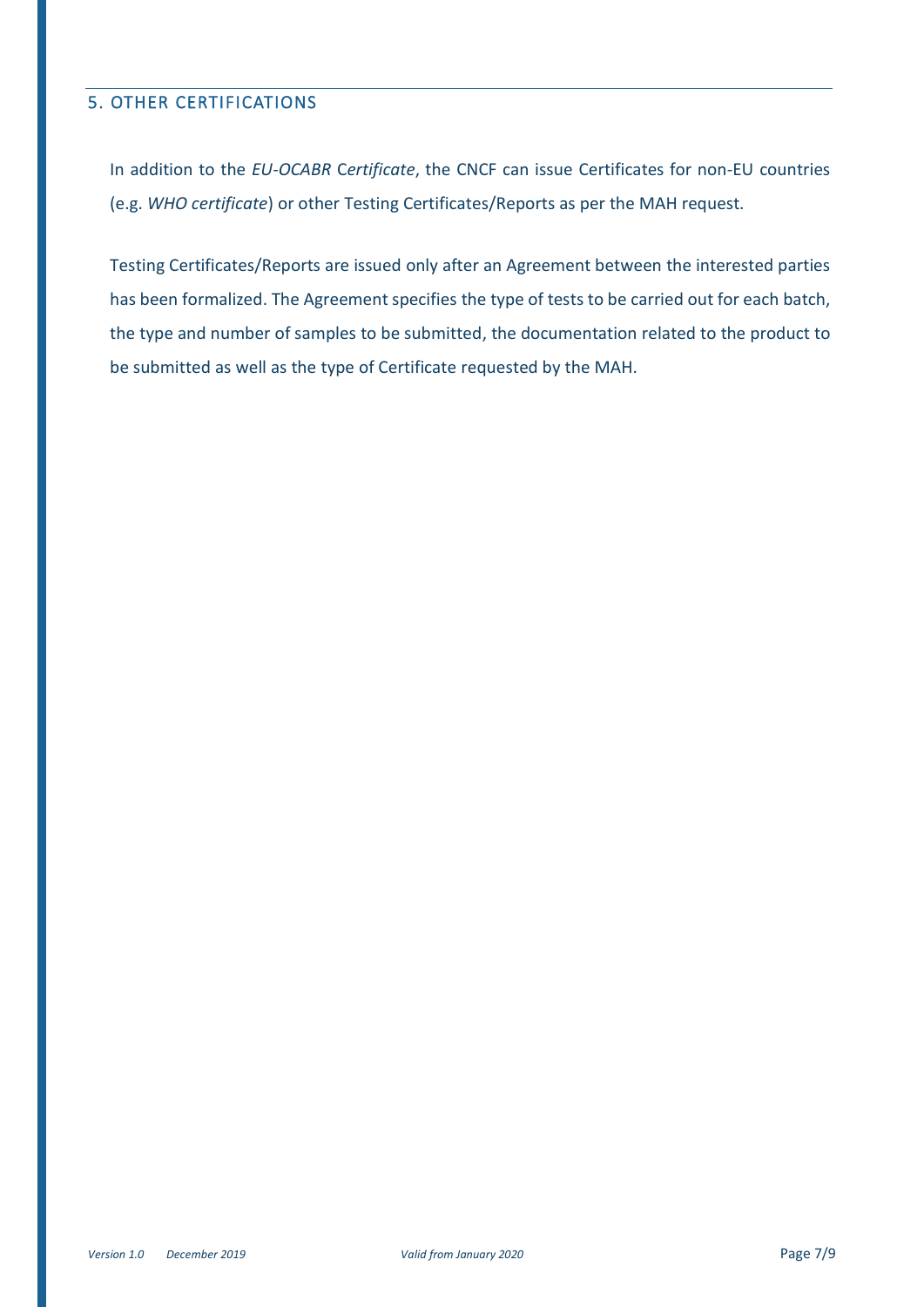### 6. PLASMA POOL TESTING CERTIFICATE

The CNCF also carries out Plasma Pool Testing and issues an *EU/EEA Certificate of Approval for Plasma Pool* within the framework of the OCABR of medicinal products derived from human blood and plasma.

The tests carried out by the CNCF on plasma pools are:

- Hepatitis B surface Antigen (HBsAg) by serological assay
- Human Immunodeficiency Viruses types 1 and 2 (HIV 1 and 2) by serological assay
- Hepatitis C Virus (HCV) RNA by NAT
- Hepatitis A Virus (HAV) RNA by NAT
- Hepatitis E Virus (HEV) RNA by NAT
- Parvovirus B19 (PVB19) DNA by NAT

To trigger the process, the respective *Request Form For Plasma Pool Testing* (see Attachment 3), duly signed by the MAH, should be sent to the ISS along with the samples (see Point 3 below for details about shipment).

The *Request Form For Plasma Pool Testing* should also be sent in advance by email to the CNCF Technical Secretariat along with all documents (in PDF format) related to the batch, e.g. the Summary Protocol or any additional document, using the email contacts reported under Point 1.